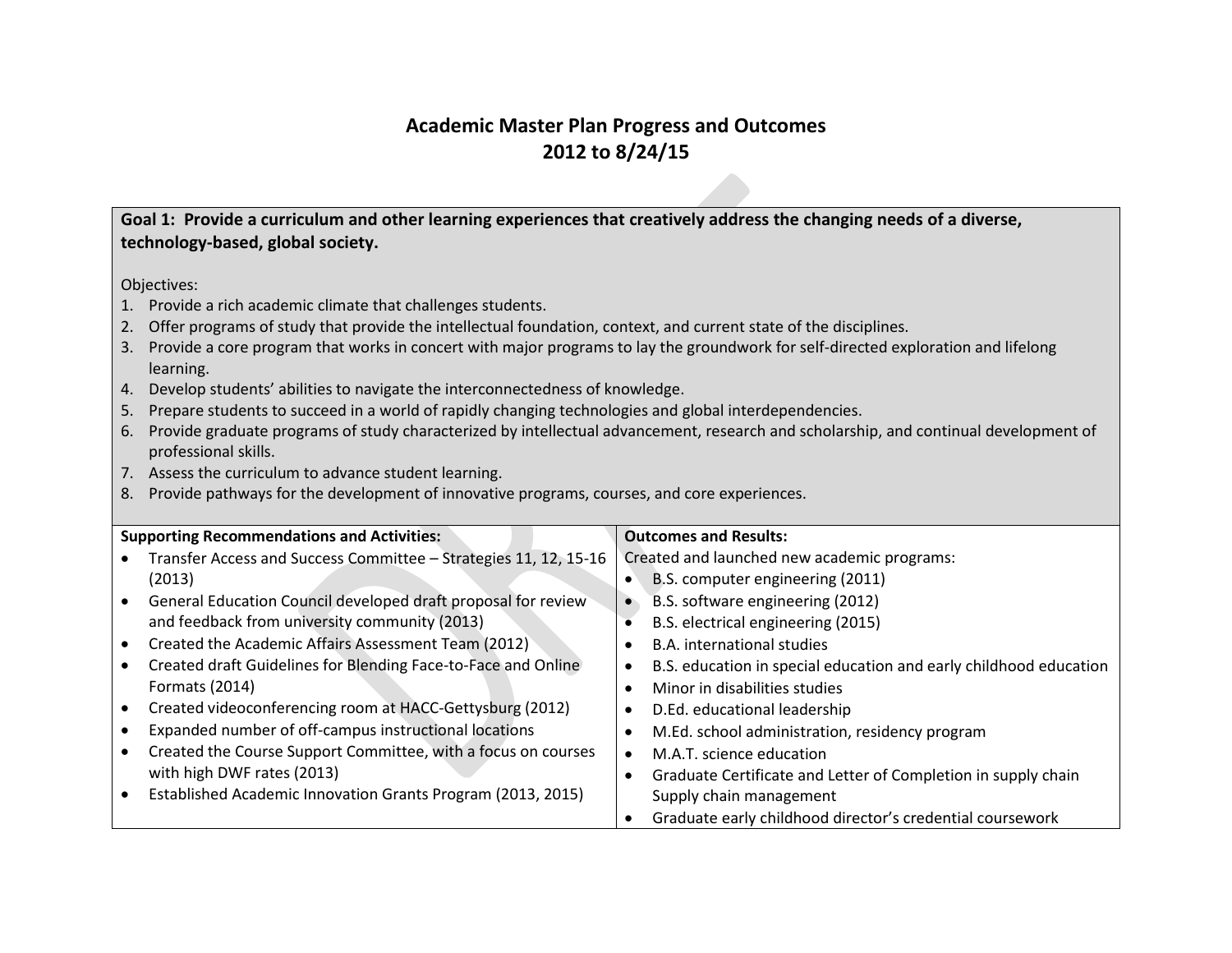| Established New Academic Program Development Grant Program<br>(2015)<br>Established centralized service and repository of workforce needs<br>$\bullet$<br>analyses and data sets for new program development and<br>program revision (2015)<br>Established new annual program review process and provided<br>centralized data sets to support the process (2015)                                                                                                                                                                                                                                                                                                                                                                                                                                                                                          | Additional aspects of this section are under construction.                                                                                   |  |  |
|-----------------------------------------------------------------------------------------------------------------------------------------------------------------------------------------------------------------------------------------------------------------------------------------------------------------------------------------------------------------------------------------------------------------------------------------------------------------------------------------------------------------------------------------------------------------------------------------------------------------------------------------------------------------------------------------------------------------------------------------------------------------------------------------------------------------------------------------------------------|----------------------------------------------------------------------------------------------------------------------------------------------|--|--|
|                                                                                                                                                                                                                                                                                                                                                                                                                                                                                                                                                                                                                                                                                                                                                                                                                                                           |                                                                                                                                              |  |  |
| Goal 2: Cultivate a learning-centered environment to facilitate students' intellectual growth and success.                                                                                                                                                                                                                                                                                                                                                                                                                                                                                                                                                                                                                                                                                                                                                |                                                                                                                                              |  |  |
| Objectives:<br>Recruit a diverse and highly qualified student body.<br>Provide a multi-faceted network of support services that meet all students' academic needs.<br>2.<br>Support strategies that enhance student persistence and retention.<br>3.<br>Offer small classes where students will receive personalized attention and evaluations that promote intellectual growth.<br>4.<br>Encourage and facilitate collaborative learning opportunities.<br>5.<br>Increase coordination and collaboration among the component parts of Academic Affairs.<br>6.<br>Increase coordination and collaboration among Academic Affairs, other SU divisions, and the SU Foundation in order to enhance student<br>7.<br>learning.<br>8. Support the development of a physical campus environment that engages and inspires creativity and intellectual activity. |                                                                                                                                              |  |  |
| <b>Supporting Recommendations and Activities:</b>                                                                                                                                                                                                                                                                                                                                                                                                                                                                                                                                                                                                                                                                                                                                                                                                         | <b>Outcomes and Results:</b>                                                                                                                 |  |  |
| Enrollment Management Program Assessment Report (Williams                                                                                                                                                                                                                                                                                                                                                                                                                                                                                                                                                                                                                                                                                                                                                                                                 | Enrollment Management Program Assessment Report (Williams)                                                                                   |  |  |
| & Company, 2013) - recommendations 1-26<br>Equity Scorecard Report for Access - Recommendations 1-8<br>$\bullet$                                                                                                                                                                                                                                                                                                                                                                                                                                                                                                                                                                                                                                                                                                                                          | - of 26 recommendations, 16 implemented and 8 in progress.<br>The Fall 2012 cohort of First Time in College (FTIC) students<br>$\bullet$     |  |  |
| Transfer Access and Success Committee - Strategies 1-11, 13-20<br>$\bullet$                                                                                                                                                                                                                                                                                                                                                                                                                                                                                                                                                                                                                                                                                                                                                                               | returned to the university in Fall 2013 at a 3% higher rate (71%)                                                                            |  |  |
| (2013)                                                                                                                                                                                                                                                                                                                                                                                                                                                                                                                                                                                                                                                                                                                                                                                                                                                    | than the previous cohort (68%). Then the Fall 2013 cohort                                                                                    |  |  |
| Created the Tuition Advantage Program (TAP) for out of state<br>students                                                                                                                                                                                                                                                                                                                                                                                                                                                                                                                                                                                                                                                                                                                                                                                  | returned at another 3% higher rate (74%) than the previous<br>cohort (71%). Each of these 3% increases translated into                       |  |  |
| Created the STEM tuition discount for out of state students                                                                                                                                                                                                                                                                                                                                                                                                                                                                                                                                                                                                                                                                                                                                                                                               | approximately 45 students. Thus over the two years enrollment                                                                                |  |  |
| Moved to earlier decision/notification dates for scholarship<br>$\bullet$                                                                                                                                                                                                                                                                                                                                                                                                                                                                                                                                                                                                                                                                                                                                                                                 | increased by nearly 90 students.                                                                                                             |  |  |
| awards<br>Established the practice of over-awarding scholarships                                                                                                                                                                                                                                                                                                                                                                                                                                                                                                                                                                                                                                                                                                                                                                                          | The Biology 161 Living Learning Community pilot resulted in an<br>$\bullet$<br>approximately 80% reduction in students needing to repeat the |  |  |
| $\bullet$<br>Expanded the range of the Board of Governors scholarships                                                                                                                                                                                                                                                                                                                                                                                                                                                                                                                                                                                                                                                                                                                                                                                    | course.                                                                                                                                      |  |  |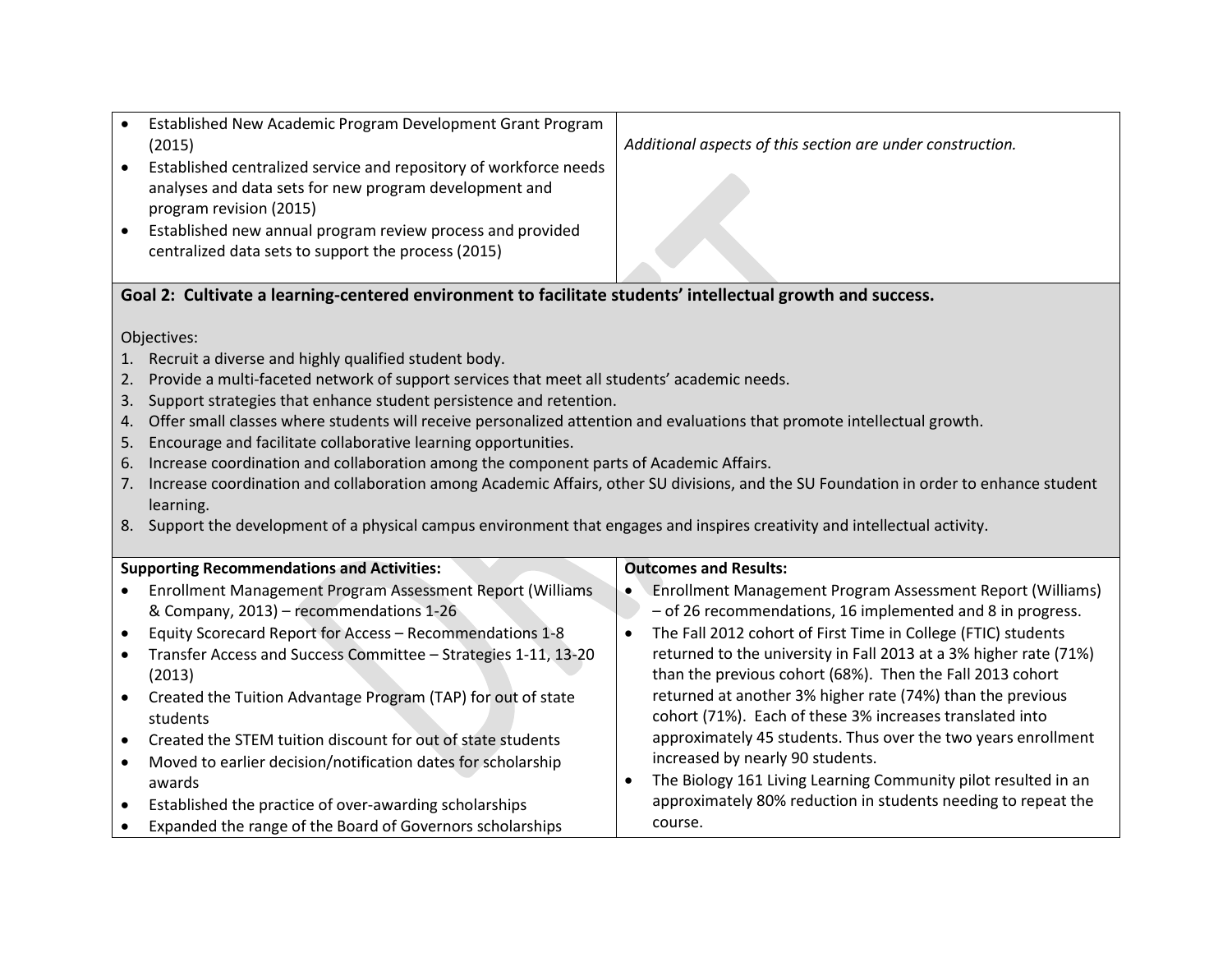| data-driven academic advising (2014)                             | $\bullet$<br>$\bullet$<br>$\bullet$<br>$\bullet$ | Created Last Dollars scholarship fund<br>Created the Vice President for Enrollment Management position<br>(2013)<br>Created the Admissions Operational Plan (2013)<br>Reconfiguration of the Enrollment Management Working Group<br>(2013)<br>Created the Strategic Enrollment Management Committee (2013)<br>Developed Strategic Enrollment Management Plan (2014)<br>Identified new/expanded strategic student audiences for future<br>recruitment (2015)<br>Engaged in partnership with Lincoln Intermediate Unit to support<br>Hispanic high school students.<br>Established the College of Arts and Sciences Advising Center<br><b>Created Undeclared Advising faculty positions</b><br>Adopted the Student Success Collaborative and its toolset for | Of the 116 students referred to the half-time Early Alert<br>Coordinator in Fall 2014, 52 of these students were retained<br>generating approximately \$190,000 in tuition revenue for the<br>2015 Spring Semester alone. |
|------------------------------------------------------------------|--------------------------------------------------|------------------------------------------------------------------------------------------------------------------------------------------------------------------------------------------------------------------------------------------------------------------------------------------------------------------------------------------------------------------------------------------------------------------------------------------------------------------------------------------------------------------------------------------------------------------------------------------------------------------------------------------------------------------------------------------------------------------------------------------------------------|---------------------------------------------------------------------------------------------------------------------------------------------------------------------------------------------------------------------------|
|                                                                  | $\bullet$                                        | Established Early Alert Program (2014)                                                                                                                                                                                                                                                                                                                                                                                                                                                                                                                                                                                                                                                                                                                     |                                                                                                                                                                                                                           |
|                                                                  | $\bullet$                                        |                                                                                                                                                                                                                                                                                                                                                                                                                                                                                                                                                                                                                                                                                                                                                            |                                                                                                                                                                                                                           |
| Revised Transfer Student Orientation (2014)                      | $\bullet$                                        | Created and expanded Living-Learning Communities (LLCs)                                                                                                                                                                                                                                                                                                                                                                                                                                                                                                                                                                                                                                                                                                    |                                                                                                                                                                                                                           |
| Created and expanded First Year Interest Group in Biology (FIGs) |                                                  | Created the Course Support Committee, with a focus on courses<br>with high DWF rates (2013)                                                                                                                                                                                                                                                                                                                                                                                                                                                                                                                                                                                                                                                                |                                                                                                                                                                                                                           |
|                                                                  | $\bullet$                                        | Created PCDE-funded graduate assistant writing tutor position to                                                                                                                                                                                                                                                                                                                                                                                                                                                                                                                                                                                                                                                                                           |                                                                                                                                                                                                                           |
|                                                                  |                                                  | support off-campus and online students                                                                                                                                                                                                                                                                                                                                                                                                                                                                                                                                                                                                                                                                                                                     |                                                                                                                                                                                                                           |
|                                                                  |                                                  | Created videoconferencing room at HACC-Gettysburg (2012)                                                                                                                                                                                                                                                                                                                                                                                                                                                                                                                                                                                                                                                                                                   |                                                                                                                                                                                                                           |

## **disciplinary and professional understanding.**

- 1. Promote and support experiential learning, including undergraduate and graduate research, field work, internships, service learning, and other creative learning activities beyond the classroom.
- 2. Support faculty in their roles as academic and professional mentors.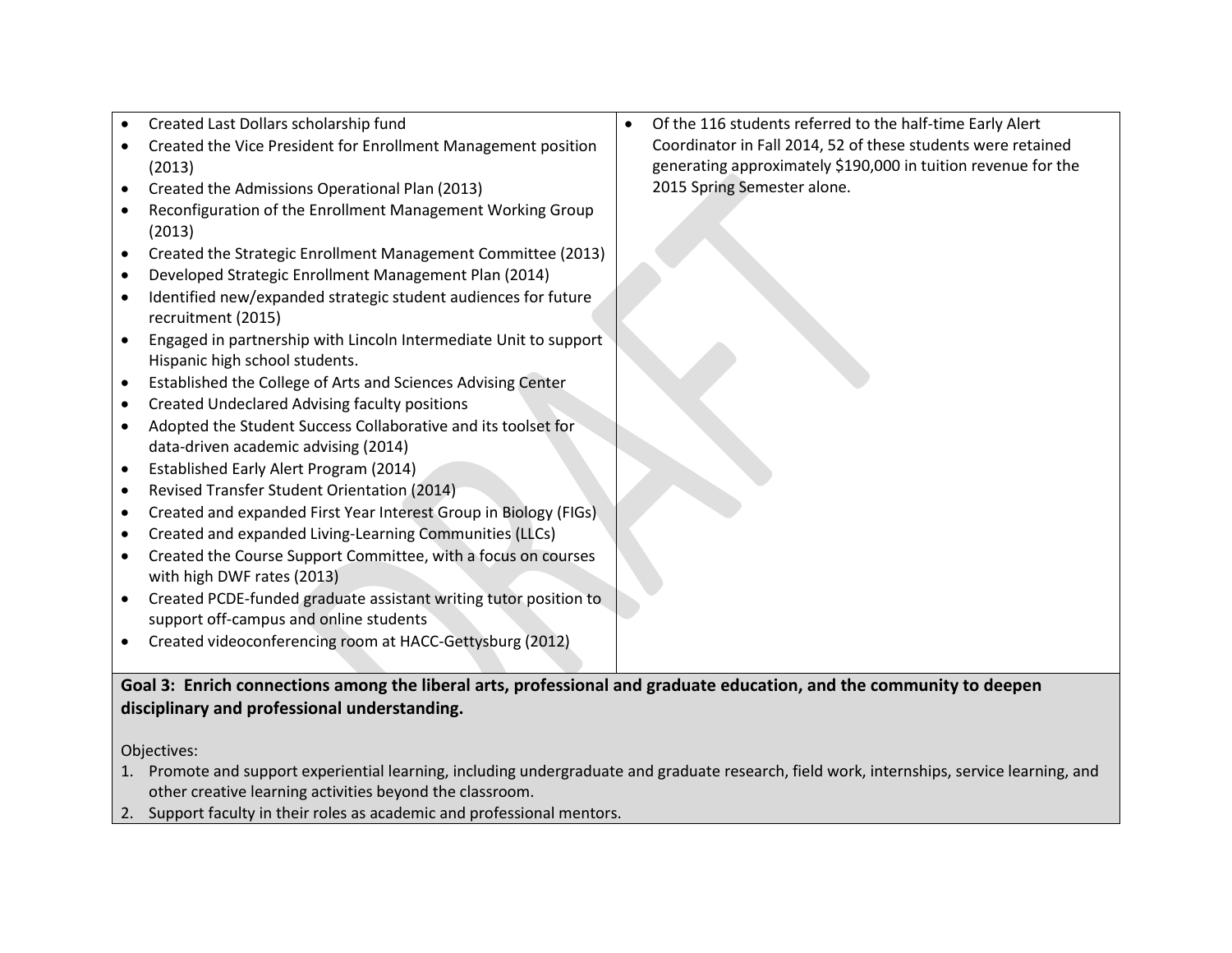|           | 3. Forge new bonds and strengthen existing connections between the university and the surrounding community. |                                                                                                                               |  |  |
|-----------|--------------------------------------------------------------------------------------------------------------|-------------------------------------------------------------------------------------------------------------------------------|--|--|
|           | <b>Supporting Recommendations and Activities:</b>                                                            | <b>Outcomes and Results:</b>                                                                                                  |  |  |
|           | Transfer Access and Success Committee - Strategy 14, 19 (2013)                                               | This section is under construction.                                                                                           |  |  |
| $\bullet$ | Transfer Access and Success Committee - Recruitment and                                                      |                                                                                                                               |  |  |
|           | Admissions Strategies, Strategy 6 (2013)                                                                     |                                                                                                                               |  |  |
| ٠         | Equity Scorecard Report for Access - Recommendations 1, 3, 5                                                 |                                                                                                                               |  |  |
| $\bullet$ | Created International Travel Task Force (2014)                                                               |                                                                                                                               |  |  |
| $\bullet$ | Increased funding for graduate research program (2013)                                                       |                                                                                                                               |  |  |
| $\bullet$ | Founded Southcentral PA Education Collaborative (2014)                                                       |                                                                                                                               |  |  |
|           |                                                                                                              |                                                                                                                               |  |  |
|           |                                                                                                              | Goal 4: Foster a stimulating scholarly environment for students, faculty, and staff that advances knowledge and that enhances |  |  |
|           | the quality of the curriculum.                                                                               |                                                                                                                               |  |  |
|           |                                                                                                              |                                                                                                                               |  |  |
|           | Objectives:                                                                                                  |                                                                                                                               |  |  |
|           | Recruit and retain a highly qualified and diverse faculty.                                                   |                                                                                                                               |  |  |
| 2.        | Support faculty research, scholarship, and professional development.                                         |                                                                                                                               |  |  |
| 3.        | Align resources and organizational structures to support academic priorities.                                |                                                                                                                               |  |  |
| 4.        | Promote a rich intellectual exchange among students, faculty, and staff.                                     |                                                                                                                               |  |  |
| 5.        | Provide dedicated administrative support for the pursuit, acquisition, and management of grant activities.   |                                                                                                                               |  |  |
| 6.        | Support interdisciplinary collaborations for program development and research.                               |                                                                                                                               |  |  |
|           |                                                                                                              |                                                                                                                               |  |  |
|           | <b>Supporting Recommendations and Activities:</b>                                                            | <b>Outcomes and Results:</b>                                                                                                  |  |  |
|           | Faculty Grants and Fellowships Task Force - Recommendations 1-                                               | This section is under construction.                                                                                           |  |  |
|           | 12                                                                                                           |                                                                                                                               |  |  |
| $\bullet$ | Equity Scorecard Report for Access - Recommendations 1-8                                                     |                                                                                                                               |  |  |
| $\bullet$ | Transfer Access and Success Committee - Strategies 9, 11, 12, 14,                                            |                                                                                                                               |  |  |
|           | 19-20 (2013)                                                                                                 |                                                                                                                               |  |  |
| $\bullet$ | Transfer Access and Success Committee - Startup Activities                                                   |                                                                                                                               |  |  |
|           | Strategies, Strategies 11, 15, 18-20 (2013)                                                                  |                                                                                                                               |  |  |
| $\bullet$ | Increased funding for CFEST Grants Administration (2013)                                                     |                                                                                                                               |  |  |
| ٠         | Increased the number of CFEST Faculty Fellows (2013)                                                         |                                                                                                                               |  |  |
| $\bullet$ | Established CFEST Faculty Mentorship Program in Teaching,                                                    |                                                                                                                               |  |  |
|           | Scholarship, and Service (2014)                                                                              |                                                                                                                               |  |  |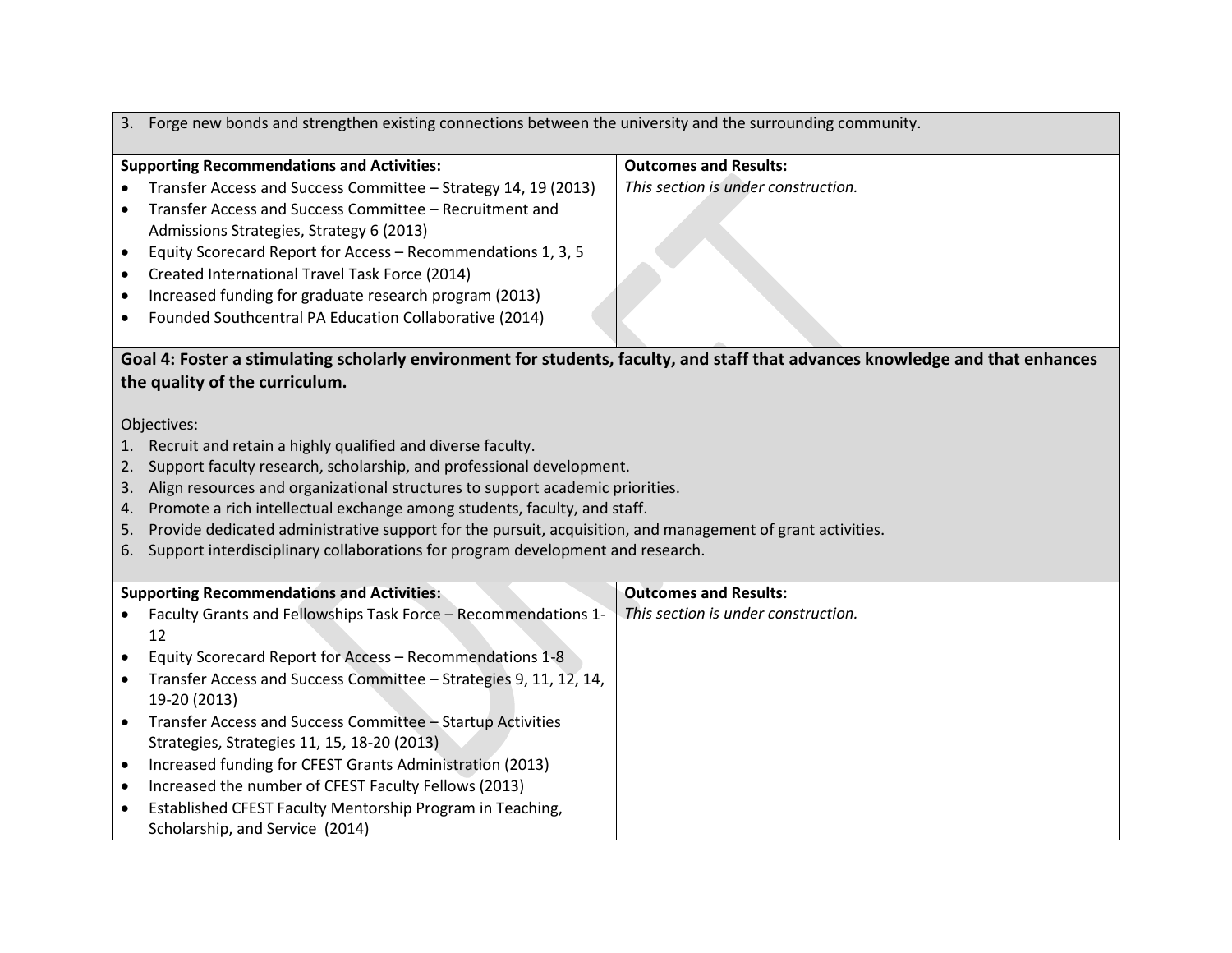- Established biweekly email newsletter about faculty professional development opportunities (2014)
- Adopted Monday Morning Mentor teaching and learning professional development resource (2014)
- Promotions Committee established workshops for faculty and the practice of providing feedback to faculty (2013)
- Created Faculty Writing Boot Camp, including a grant writing track (2014)
- Adopted centralized internal grants management software system (2015)
- Created Virtual Assessment Symposium (2014)
- Established Academic Innovation Grants Program (2013, 2015)
- Created PASSHE-wide Academic Innovation annual conference (2012)
- Created Innovation Symposium series (2014)

## **Goal 5: Cultivate global understanding, cross-cultural exchange, and an international perspective across the curriculum and university community.**

Objectives:

- 1. Foster an appreciation for diverse international perspectives and cultures.
- 2. Promote an understanding of the common characteristics and concerns of globalized societies.
- 3. Challenge and broaden the worldviews of members of the university community.

| <b>Supporting Recommendations and Activities:</b>        | Outcomes a   |
|----------------------------------------------------------|--------------|
| Equity Scorecard Report for Access - Recommendations 1-8 | This section |

**Outcomes and Results:**

*This section is under construction.*

**Goal 6: Cultivate leadership, integrity, social responsibility, and civic engagement to prepare students, faculty, and staff for meaningful contributions to society.**

- 1. Promote a culture that honors and respects basic human rights through the lifespan.
- 2. Foster a campus climate of respect, courtesy, personal responsibility, and collegiality.